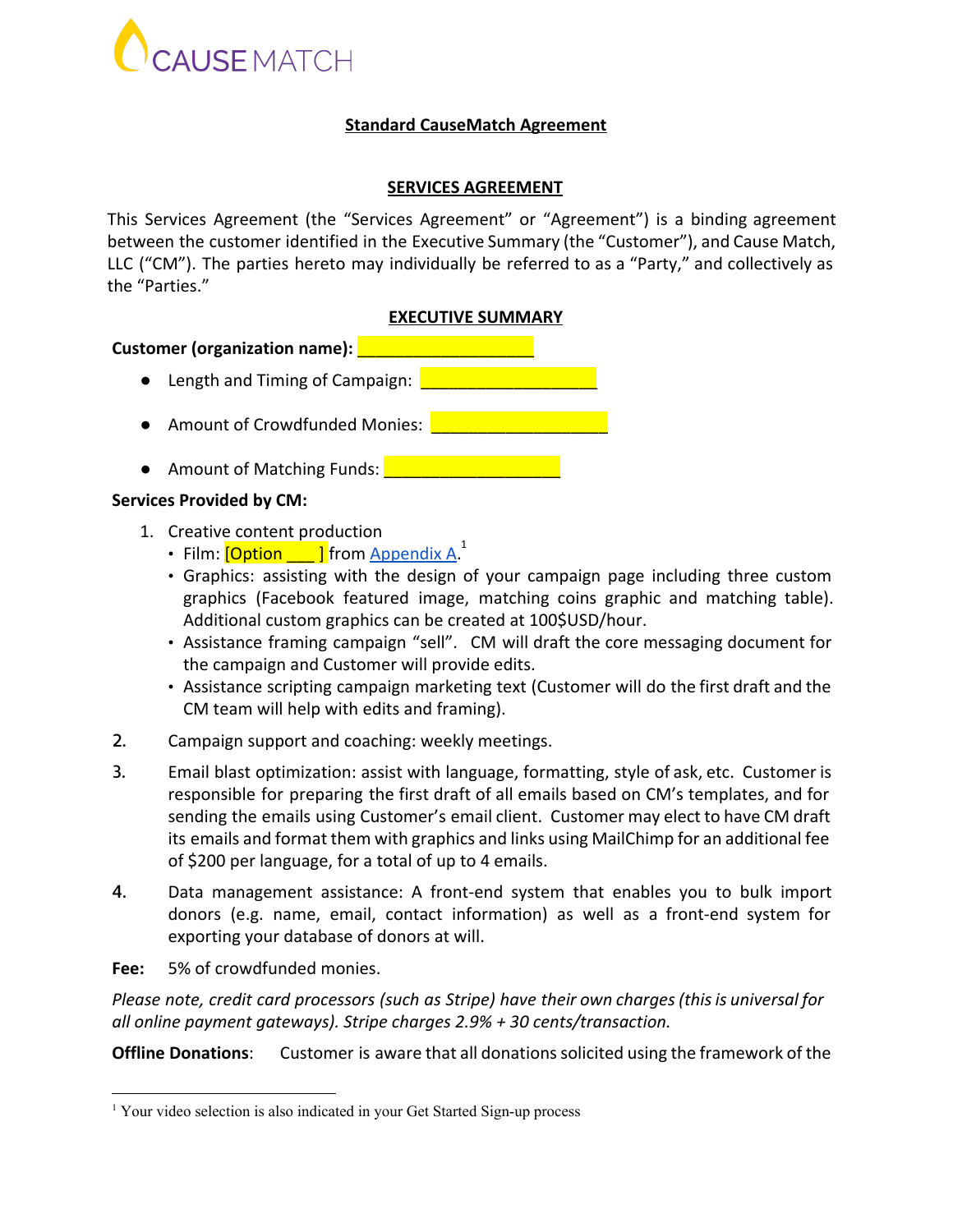

crowdfunding campaign, whether online or offline, are subject to the 5% fee. If Customer receives offline donations or pledges related to the campaign, it will promptly deliver such information to CM so that CM may reflect those amounts in the campaign total. CM shall be entitled to retain an additional 5% of the online of crowdfunded monies as a security against the offline donations and premium services. Any amounts retained in excess of the 5% entitlement to all donations solicited using the framework of the crowdfunding campaign, whether online or offline, will be returned to Customer within 10 days following the completion of the applicable crowdfunding campaign.

**Transfer of Funds:** In cases where Customer sets up a managed account, CM may deduct its fees prior to transferring Customer the crowdfunded monies. To the extent that CM does not or is unable to deduct its fees, Customer shall transfer CM said fees within 14 business days of receipt of an invoice. In cases where Customer does not set up a managed account, and CM receives and holds the crowdfunded monies on Customer's behalf, CM shall transfer Customer its funds, minus CM's fees and any credit card processing fees, within 14 business days of the campaign's completion. CM may retain up to 10% of Customer's funds for an additional period of 90 days to cover the cost of any disputed credit card charges by Customer's donors.

CUSTOMER INITIALS

\_\_\_\_\_\_\_\_\_\_\_\_\_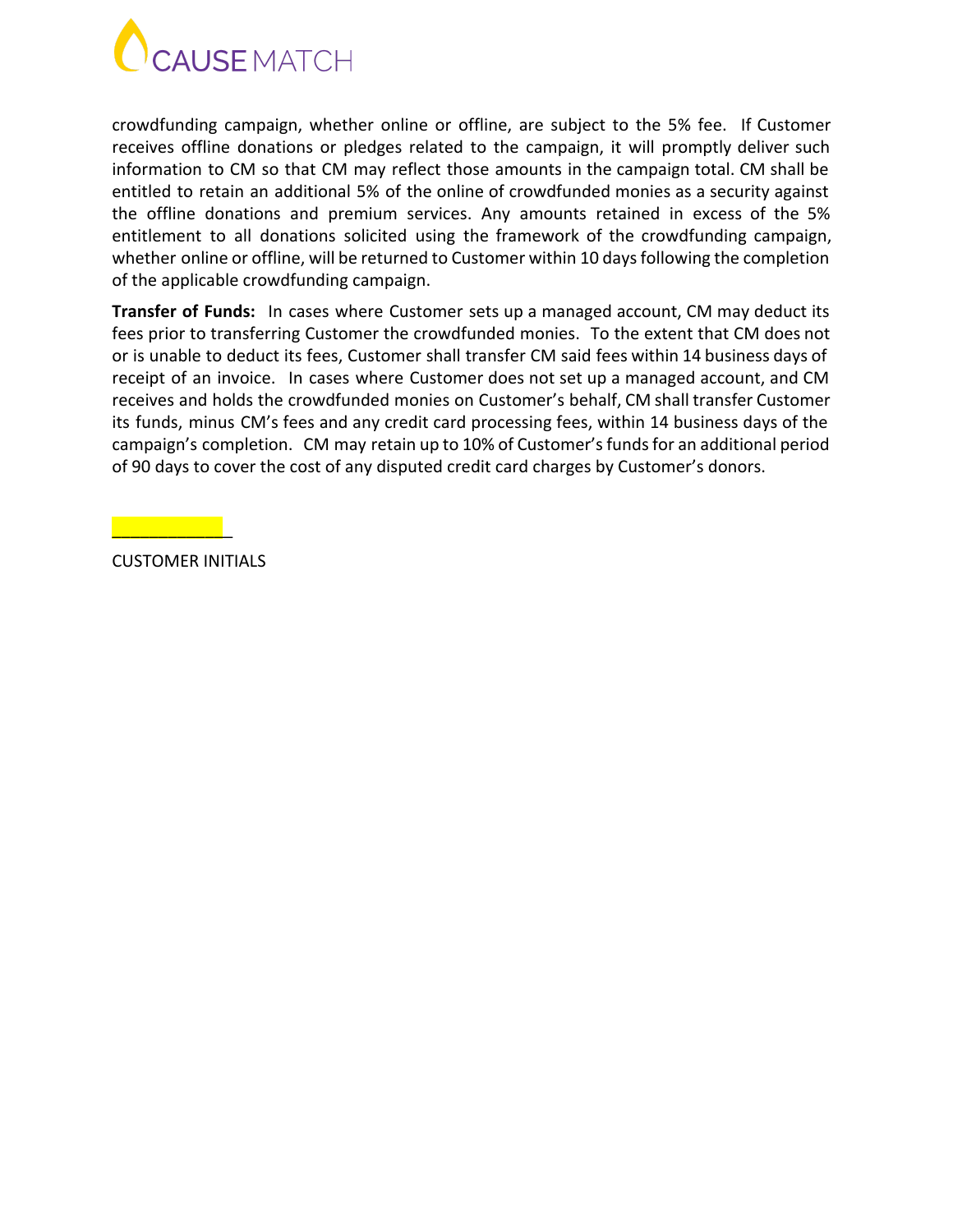

## **TERMS AND CONDITIONS**

## **1. Services.**

(a) CM Services. Upon the terms and subject to the conditions of this Agreement and the Proposal, CM will provide to Customer, on a non-exclusive basis, an online platform for charitable fundraising services and associated marketing services (the "Services") as described in further detail in the proposal (the "Proposal") attached hereto as Appendix A. The online portion of Services shall be provided through servers of CM or the cloud-service providers used by CM in the ordinary course of business. Customershall not have accessto the source code or executable code used to provide the Services.

(b) Customer's Input. Customer shall provide CM with relevant and accurate information regarding Customer's activities, both online and offline, and with accurate information with respect to the Customer's proposed campaign.

(c) Customer Warranty; Intellectual Property; Data; Privacy. Customer represents and warrants that any elements of text, graphics, photos, designs, trademarks, or other artwork provided to CM for any purpose in connection with the provision of the Services ("Customer Content") are owned by Customer, or that Customer has received permission from the rightful owner(s) to use each of the elements. Customer represents that the Customer Content does not to the best of its knowledge infringe the intellectual property rights of any person, contain any libelous, defamatory or offensive content, or violate any applicable law or regulation. CM may use the Customer Content as necessary or helpful to provide the Services. Customer agrees to indemnify, defend and hold CM harmless from and against any third-party claims against CM or any of its affiliates arising from the use or display of any Customer Content provided by Customer. CM may delete or refuse to incorporate any Customer Content that does not comply with the foregoing representations or discontinue the Services if CM determines that any such content does not comply with the foregoing representations, infringes or violates, or may infringe or violate, any third-party rights or applicable law. Third parties may input data into the online website that makes the Services available to the public. As between the parties, CM shall have all right, title and interest in all data and information of third parties inputted by end users of the Services ("Data"). CM shall collect, use, store and transfer such Data in accordance with applicable law and its privacy policy. It is agreed that CM may use such Data to market other campaigns.

(d) Customer Warranty; Good Standing; Use of Funds. Customer warrants and represents that it is a not for profit organization in good standing in the country(ies) in which it holds such status. Customer warrants and represents that any funds it uses and represents in its campaign to be "matching funds" actually exist or are pledged to Customer, and that the "matching donor" is aware that its funds are being used in Customer's campaign and has approved such use. Customer further warrants and represents that any funds raised through its campaign will be used for the purpose(s) set forth in Customer's campaign page and marketing materials.

## **2. Payment.**

(a) Service Fees. Applicable fees shall be as set forth in the Proposal and shall be paid fully as set forth in the Proposal. Customer shall make payment to CM for actual out-of-pocket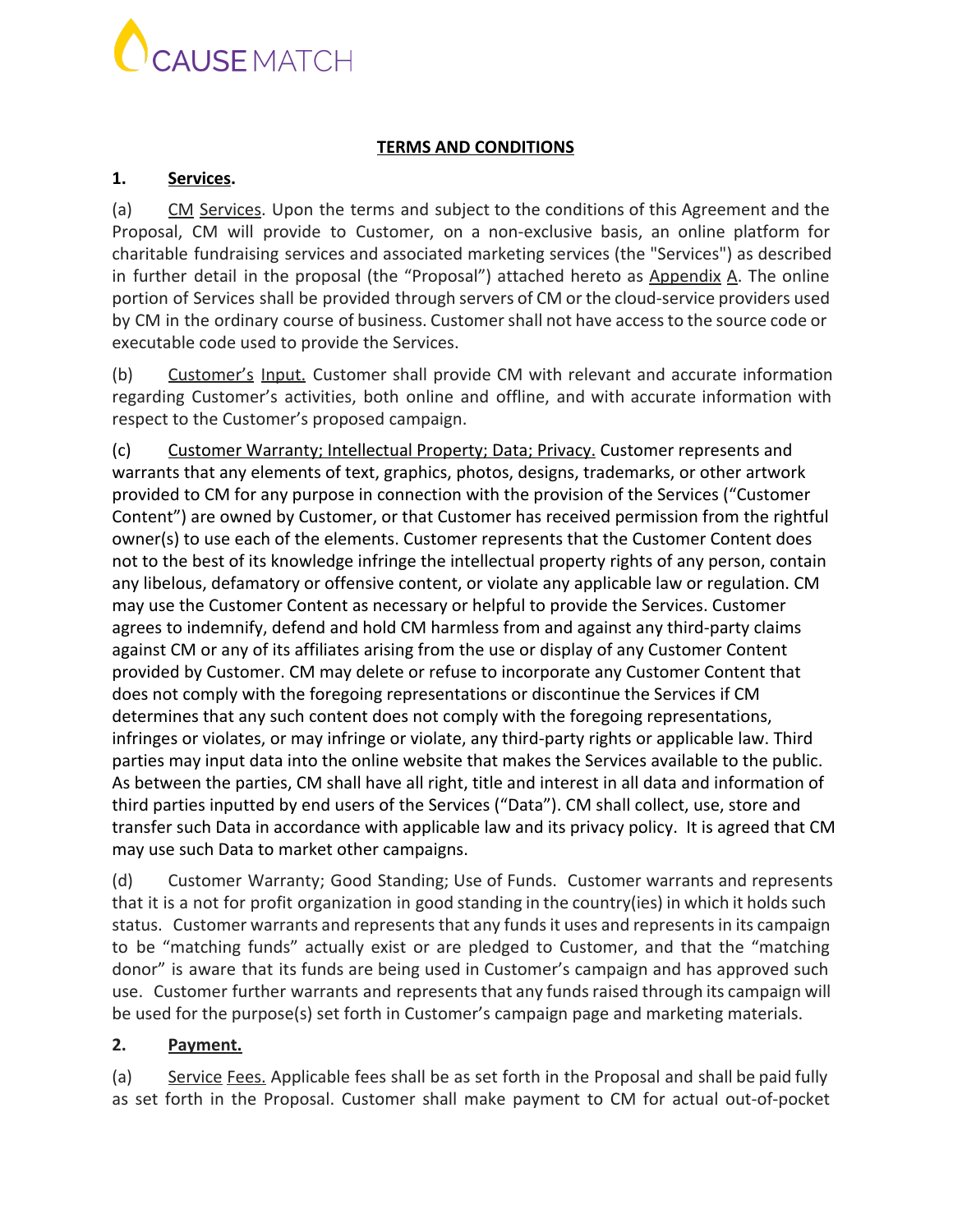

expensesincurred by CM in any marketing or business development activities performed by CM in the course of providing the Services. CM shall provide Customer with receipts evidencing such expenses.

(b) Taxes. Fees charged for the Services do not include federal, state, local, sales tax, or any other taxes, duties, levies or any similar fees now in force or enacted in the future imposed on the transaction, all of which CM may add to its invoice and for which Customer will be responsible and liable to pay in full (net of withholding in applicable jurisdictions) when due.

(c) Offline Donations. It is agreed and acknowledged that Customer will also be running its standard existing marketing activities with respect to the campaign and may collect donations offline. Offline donations are any and all donations or pledgesreceived by Customer using the framework of the campaign as solicitation (including but not limited to donations/pledges by phone, check, or wire transfer). Customer will track offline donations and deliver all such information to CM so that CM may upload such information onto its systems. For the avoidance of doubt, Fees will be paid with respect to offline donations and pledges.

# **3. Term and Termination.**

(a) Term. This Agreement shall remain in force until expiration of its term as set forth in the Proposal, unless earlier terminated as provided in Section 3(b) or otherwise in this Agreement. The targeted start date of the campaign is  $\frac{1}{\sqrt{1-\frac{1}{n}}}$  Israel time. The campaign will last for approximately  $\begin{array}{|c|c|c|c|c|c|}\n\hline\n\text{days, until} & \text{at} & \text{Israel time.} \end{array}$ 

(b) Delay of Campaign Start Date. Customer shall not delay the start date of the campaign for more than 30 days unless CM consents to such delay in writing. Customer will notify CM of any anticipated delays at the earliest possible date. Any delays over 30 days that CM does not consent to in writing will be treated as a cancellation and will be subject to the cancellation fees outlined in subparagraph (d), below.

(c) Campaign Goal. The goal of Customer's campaign is  $\zeta$  and the sum of which  $\frac{1}{2}$  is to be raised from the crowd (the "Crowdfunded Monies"). The goal of Customer's campaign may be modified at a future date by the Parties in writing.<sup>3</sup>

(d) Termination. Either CM or Customer may terminate this Services Agreement prior the end of the term provided pursuant to section 3(a) above without cause with 30 day prior notice. In the event of termination by either party, Customer will be responsible for paying CM for the fair market value of all work performed prior to termination, as determined by CM. If Customer terminates the Services Agreement less than 30 days prior to the start of the campaign, in addition to compensation for services already provided under the Agreement, Customer shall pay CM a cancellation fee equal to 1% of the Crowdfunded Monies, aslisted in subparagraph (c) of this section and as subsequently modified by the Parties in writing.

(e) Survival of Rights and Obligations. The rights and obligations of the parties which by their nature would be expected to survive termination of this Agreement (including, without limitation, Section 5) shall so survive, shall remain in effect until fulfilled and shall apply to

<sup>&</sup>lt;sup>2</sup> These preferences are also indicated in your Get Started Sign-up Form

<sup>&</sup>lt;sup>3</sup> These preferences are also indicated in your Get Started Sign-up Form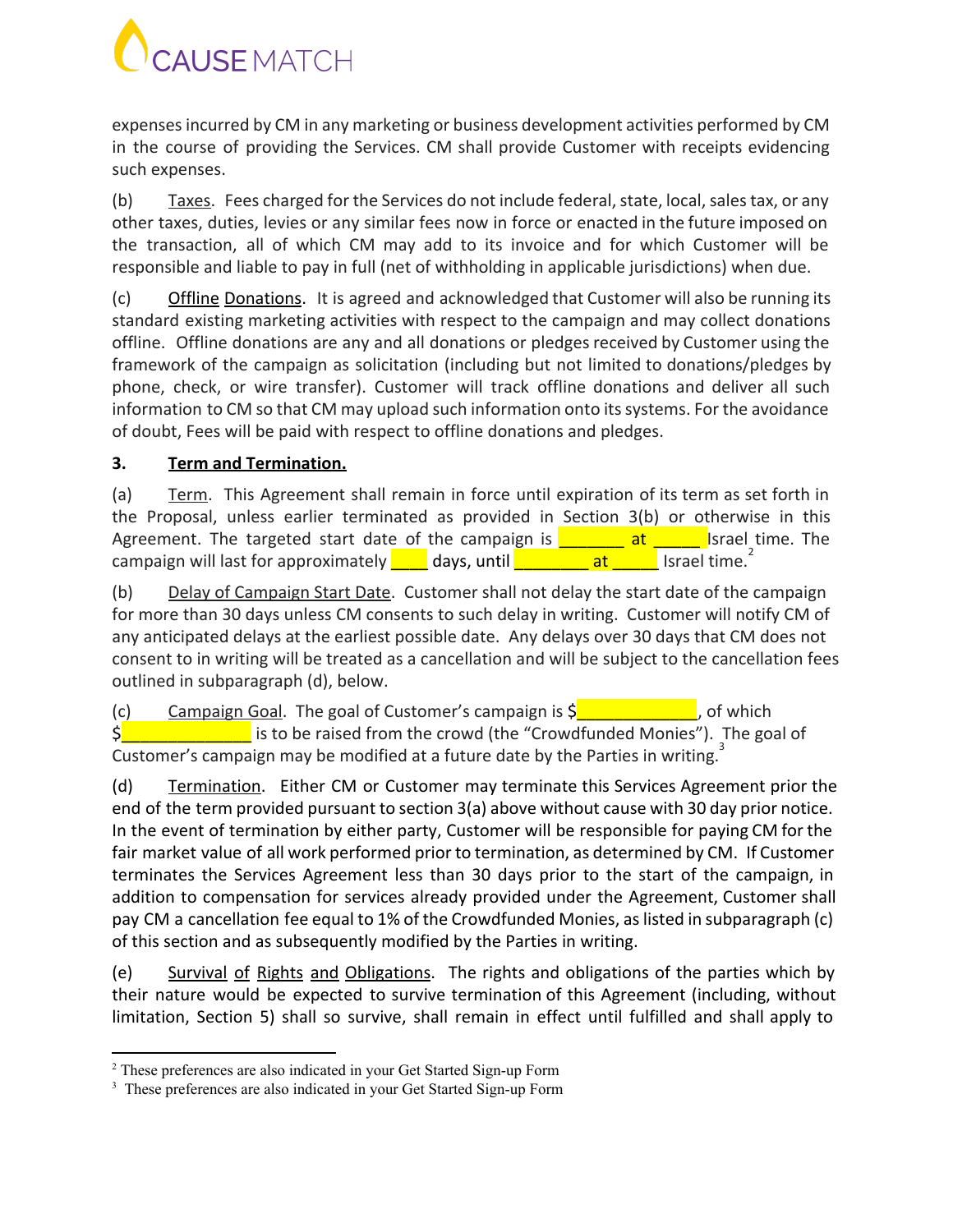

respective successors and assignees.

# **4. Warranties, Limitation of Liability.**

(a) Limited Warranty. CM represents and warrants that the Services shall be performed in a workmanlike manner and in accordance with any specifications and description of such Services as set forth in the Proposal. Without limitation, the warranty set forth in this Section shall not apply to the extent the Services rendered are affected by any of the following: (i) online or offline activity over which CM has no control; (ii) unauthorized actions of Customer personnel or third parties; (iii) modification by Customer or third party of any action taken by CM as part of the Services; (iv) force majeure; or (v) material failure of Customer to perform any of its obligations under this Services Agreement or other agreements between the Parties.

(b) Disclaimer of Warranty. THE WARRANTY SET FORTH IN SECTION 4(a) IS A LIMITED WARRANTY AND IT IS THE ONLY WARRANTY MADE BY CM. CM EXPRESSLY DISCLAIMS, AND CUSTOMER HEREBY EXPRESSLY WAIVES, ALL OTHER EXPRESS WARRANTIES AND ALL DUTIES, OBLIGATIONS AND WARRANTIES IMPLIED IN LAW, INCLUDING, WITHOUT LIMITATION, WARRANTIES OF MERCHANTABILITY AND FITNESS FOR A PARTICULAR PURPOSE. CM DOES NOT WARRANT THAT THE SERVICES WILL BE USEFUL OR RESULT IN ANY ADDITIONAL FUNDS OR BUSINESS FOR CUSTOMER, AND DOES NOT WARRANT THAT THE FUNCTIONS OF THE SERVICE WILL BE FREE OF BUGS, ERRORS, SYSTEM CRASH SITUATIONS, FEATURES OUT OF SERVICE OR UNAVAILABLE, AND DOES NOT WARRANT THAT THE FUNCTIONS OF THE SERVICE WILL MEET CUSTOMER'S REQUIREMENTS. CM'S LIMITED WARRANTY IS IN LIEU OF ALL LIABILITIES OR OBLIGATIONS OF CM ARISING OUT OF OR IN CONNECTION WITH THE SERVICES.

(c) Limitation of Liability. TO THE MAXIMUM EXTENT PERMITTED BY APPLICABLE LAW, IN NO EVENT SHALL CM, ITS DIRECTORS, OFFICERS, EMPLOYEES OR SERVICE PROVIDERS BE LIABLE FOR ANY CONSEQUENTIAL, INCIDENTAL, INDIRECT, SPECIAL, PUNITIVE, OR OTHER DAMAGES WHATSOEVER (INCLUDING, WITHOUT LIMITATION, DAMAGES FOR LOSS OF BUSINESS PROFITS, BUSINESS INTERRUPTION, LOSS OF BUSINESS INFORMATION, OR OTHER PECUNIARY LOSS) ARISING OUT OF OR RELATING TO THE SERVICES OR THE ARRANGEMENTS CONTEMPLATED IN THIS AGREEMENT, EVEN IF CUSTOMER HAS BEEN ADVISED OF THE POSSIBILITY OF SUCH DAMAGES. CM'S TOTAL LIABLITY FOR ANY DAMAGES SHALL NOT EXCEED THE AGGREGATE FEES PAID BY CUSTOMER TO CM UNDER THIS AGREEMENT DURING THE THREE (3) MONTHS PRECEDING THE DATE ON WHICH THE ACTION TOOK PLACE GIVING RISE TO SUCH CLAIM. THIS LIMITATION APPLIES TO ALL CAUSES OF ACTION OR CLAIMS IN THE AGGREGATE, INCLUDING WITHOUT LIMITATION, BREACH OF THIS AGREEMENT, BREACH OF WARRANTY, INDEMNITY, NEGLIGENCE , STRICT LIABILITY, MISREPRESENTATIONS, CLAIMS FOR FAILURE TO EXERCISE DUE CARE IN THE PERFORMANCE OF THE SERVICES HEREUNDER AND OTHER TORTS. OTHER THAN AS SPECIFICALLY SET FORTH HEREIN, THE SERVICES ARE PROVIDED ON AN "AS IS", AS AVAILABLE BASIS, WITHOUT ANY WARRANTY OR REPRESENTATION OF ANY KIND, WHETHER EXPRESS OR IMPLIED.

(d) Indemnification. Customer agrees to indemnify, defend and hold CM, its affiliates, and its directors, officers, employees, members, agents and shareholders, harmless against any and all actions, suits, proceedings, claims, judgments, damages, costs and expenses, including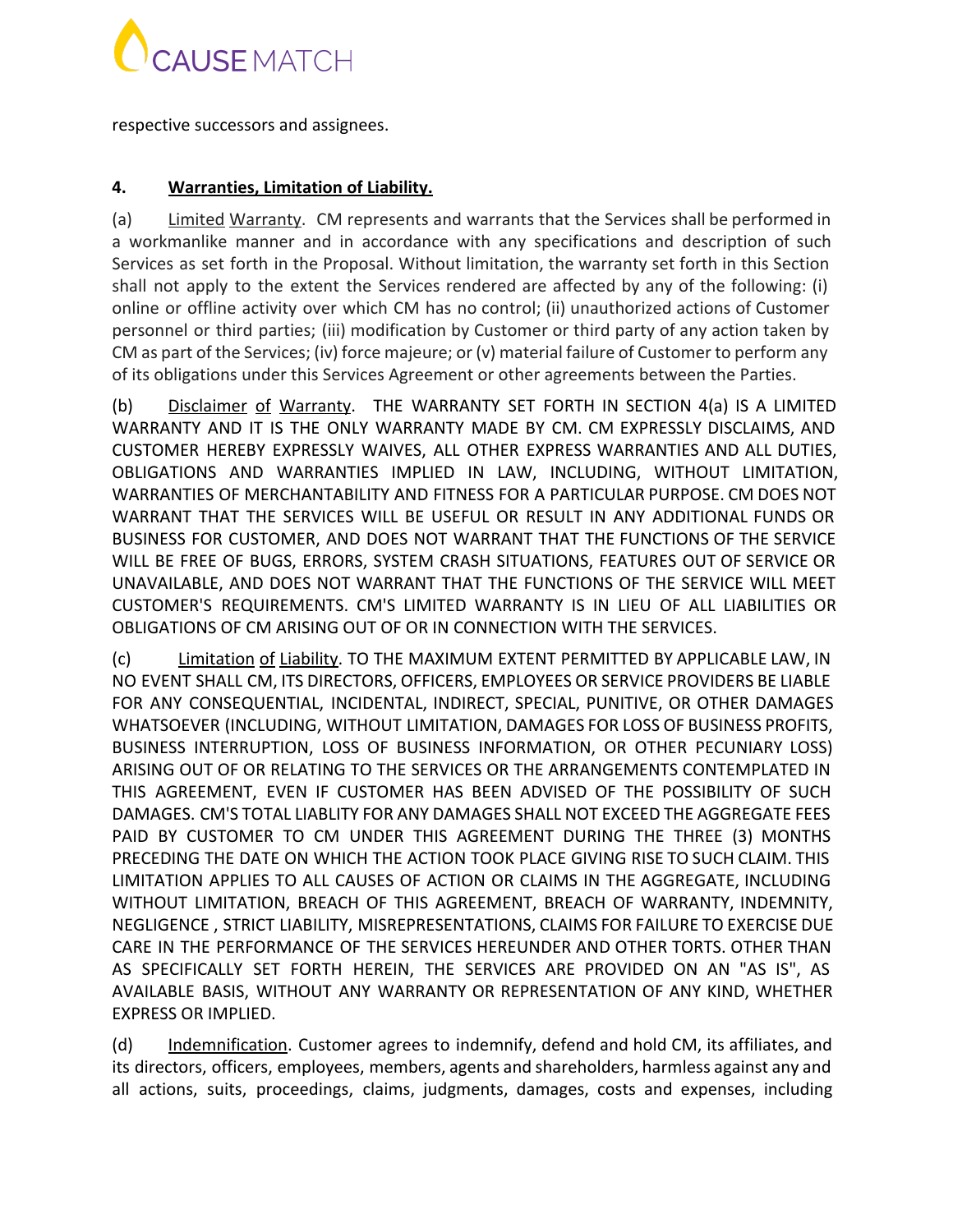# **CAUSE** MATCH

reasonable attorneys' fees, and other liabilities arising from or related to Customer's acts or omissions in connection with this Agreement.

# **5. Confidential Information**.

During the term of this Agreement, both parties may provide the other with confidential and/or proprietary materials and information (collectively "Confidential Information"). All materials and information provided by either party to the other shall be considered Confidential Information. Both parties shall maintain the confidentiality of the Confidential Information and will not use or disclose such Confidential Information without the prior written consent of the other party. At any time, upon either party's request, the other party shall return to the requesting party all Confidential Information in its possession.

# **6. Publicity**.

CM shall have the right to include a reference to the Customer and its logo on its website, marketing literature, labeling and in its promotional materials. CM may issue a press release announcing the formation of the relationship between the parties. The text of such press release and announcements shall be mutually agreed to by the parties prior to publication, except that either party may re-publish information contained in a previously approved press release, including on a party's website and in marketing materials.

# **7. General**.

(a) Assignment. Customer shall not assign Customer's rights, duties or obligations under this Services Agreement to any person or entity, in whole or in part, without the prior written consent of CM. This Agreement shall apply to, inure to the benefit of, and be binding upon the Parties hereto and upon their permitted successors in interest and permitted assigns. Nothing in this Agreement shall be construed as preventing CM from contracting with any third party to fulfill any of CM's obligations hereunder.

(b)  $CM$  Customer List. CM shall be entitled to refer to Customer as a customer of CM in CM's sales and marketing information including by displaying Customer's name and logo on CM's website, customer presentations and other marketing materials, provided that CM shall not imply endorsement of CM by Customer and shall reproduce any logos accurately. In addition, each party may from time to time issue press releases concerning this Agreement, subject to the other providing its written consent thereto. Any other public disclosure or announcement by either party is not permitted.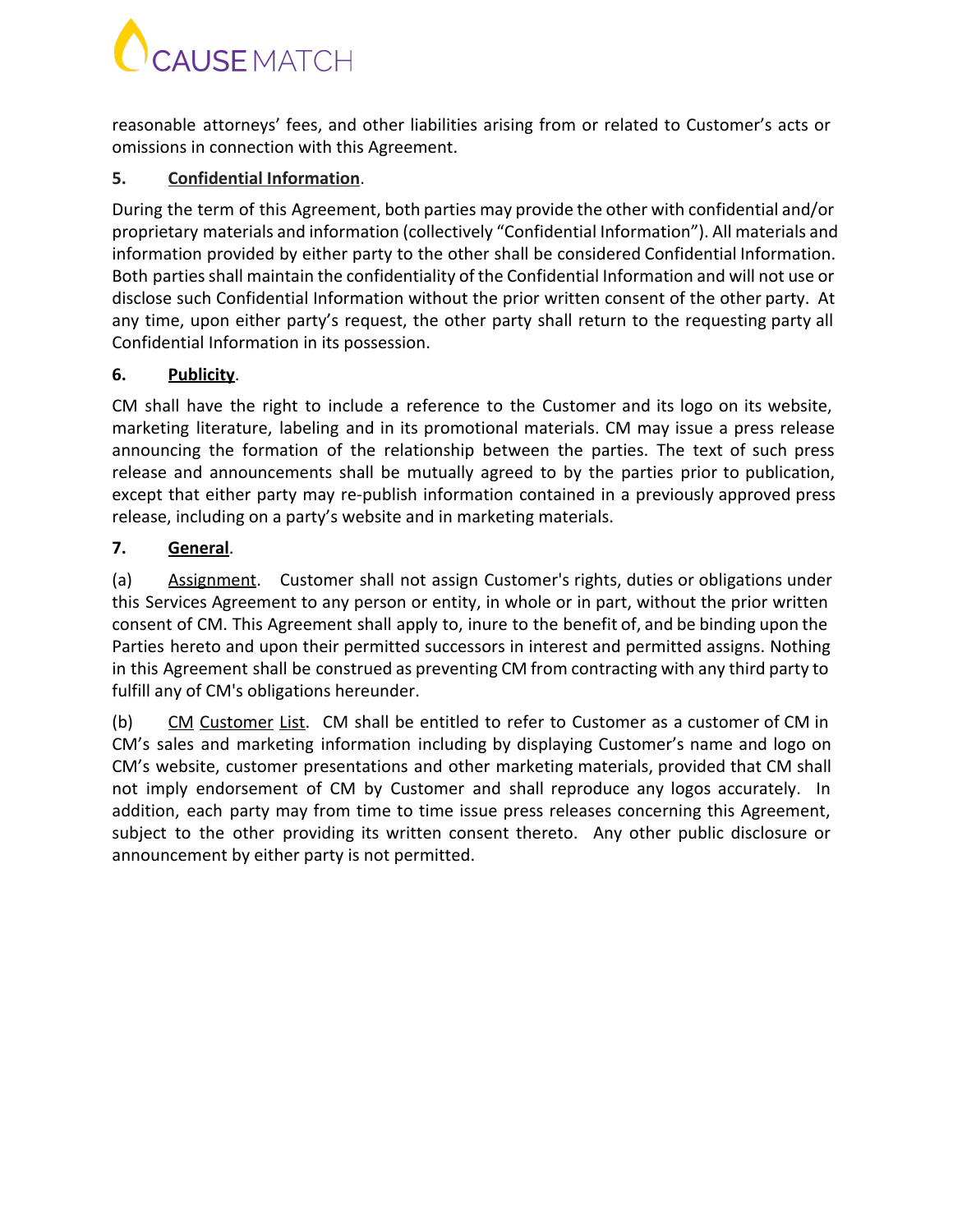

(c) Force Majeure. Except as otherwise provided, if performance hereunder (other than payment) is interfered with by any condition beyond a party's reasonable control, including failure of Internet access due to any cause outside of either party's reasonable control, the affected party, upon giving prompt notice to the other party, shall be excused from such performance to the extent of such condition, but only for so long as such condition persists and prevents such party from reasonable and timely performance.

(d) Severability. If any provision herein is held to be invalid or unenforceable for any reason, the remaining provisions will continue in full force without being impaired or invalidated in any way. The parties agree to replace any invalid provision with a valid provision that most closely approximates the intent and economic effect of the invalid provision.

(e) Entire Agreement; Amendments. This Agreement and the Proposal shall constitute the entire understanding between the parties relating to the subject matter hereof and shall supersede all prior writings, negotiations or understandings with respect thereto. No amendment, modification or addition to this Agreement will have any effect unless it is set forth in writing and signed by both parties.

(f) Governing Law; Venue. This Agreement will be governed by the laws of the State of Israel, and the competent courts in the State of Israel shall have exclusive jurisdiction to hear any disputes arising hereunder.

(g)  $\overline{N}$  No Waiver. The waiver or failure of either Party to exercise any right in any respect provided for herein shall not be deemed a waiver of any further right hereunder.

IN WITNESS WHEREOF, the parties have executed this Agreement as of the Effective Date.

| Customer        |  |
|-----------------|--|
| By (signature): |  |
| Full Name:      |  |

| Cause Match, LLC |
|------------------|
| By (signature):  |
| Full Name:       |
| Title:           |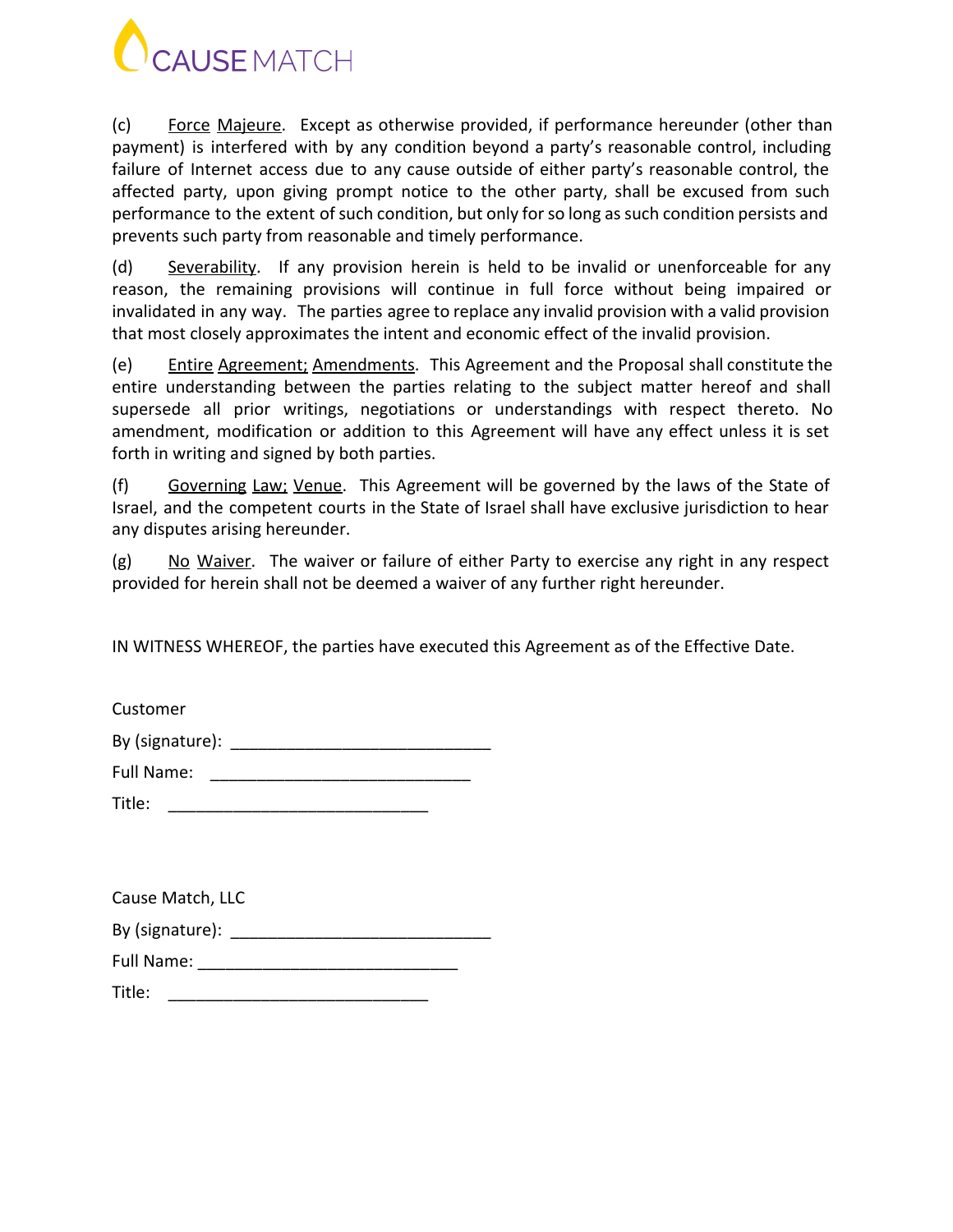

## **Appendix A[.](#page-7-0)**

Customer agrees to pay the following pricing should they elect to have CauseMatch produce a film for them:

Customer requirements for all video production options involving CauseMatch's videographers:

- o Customer will provide all b-roll materials (e.g. footage, photos etc) provided in a well-organized folder with key footage and photos flagged.
- <span id="page-7-0"></span>o Customer must conform to the CauseMatch video-editing table or Lookat.IO (to be determined by the videographer) in order to provide edits and needed resourcesin an orderly way. Please review our example edit table here: [http://bit.ly/VideoEditTable\)](http://bit.ly/VideoEditTable).
- o All pricing is based-off the normal customer needs. If the customer requires extensive editing that goes beyond the normal framework of a CauseMatch video, the customer will be charged hourly for this at a rate of 100\$USD/hour. It is CauseMatch's sole determination whether additional time needs to be charged for the film production.

## **Option 1 - Full Video:**

 $$1100 - A$  film shoot in Jerusalem of 1 - 1.5 hours plus basic editing and film production (sufficient for most causes). If a longer video shoot is required then the videographer will determine the cost on a case-by-case basis. Please note, locations outside of Jerusalem may have an added cost for doing a film shoot which will be priced-out on a case-by-case basis.

## **What the customer gets:**

- o CM will provide a preliminary draft of the flow/narrative
- o CM will provide one edit to revise overall flow, placement, and basic content revision; a second edit for final tweaks, and a third edit (if needed) for any last details that were missed before. If Customer changes their mind halfway through the project, wants to deviate from the agreed upon script, or wants a major overhaul, CM will charge for this at an hourly rate of \$100 depending on the urgency of the situation.
- o As complete a draft of the video as CM can do with most/all elements added. Customer's chance to tell CM what to fix (b-roll, music, etc).
- o Includes two editing shifts which means 6 8 hours. Additional hours will cost \$100 per hour.
- o Final draft of the video off of notes from the previous draft.

**Option 2 - Multiple Full Videos: \$900** (each) for multiple videos with different speakers. Same terms as above ("Full Video Option 1") apply.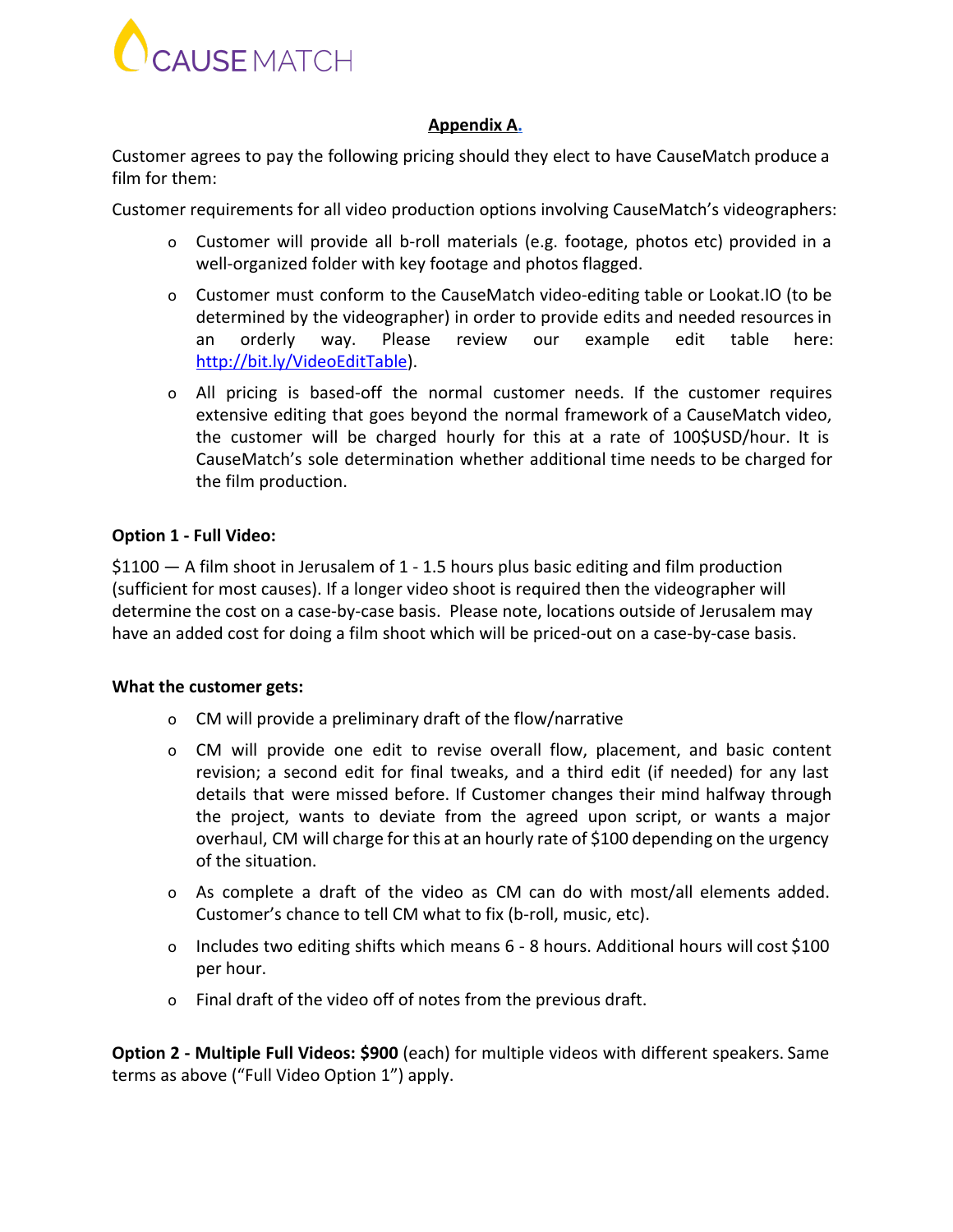

**Option 3 - Editing/Production Only Video \$795** for completing the edit (customer provides **all** footage and additional b-roll).

## **Option 4 - CTA Only Voiceover Video \$150**

VideoSparks to add a 30-45 second call to action to the end of client's existing video. Includes English voiceover, CM animations with music, use of B-roll provided by client, and potentially short interview-style clip of the "ask" filmed by client and sent to CM.

## **Option 5 - Do it yourself. We Help**: **\$250**

● Customer produces its own video with CM team's heavy involvement- e.g. assistance with crafting the script and time coded comments on up-to three drafts.

## **Option 6 - Do it yourself. We give feedback: \$0**

• Customer produces its own video with CM's limited involvement-e.g. one round of time coded comments and general comments on two drafts.

## **Plus Extras and associated fees:**

- **\$100** for each additional hour of filming beyond the set amount of the video option selected.
- Pricing on case-by-case basis for video projects outside Mercaz/Jerusalem in Israel and any projects outside Israel itself
- **\$250** additional dollars for subtitles for each language needing subtitles to be added (client is responsible for translation after Final draft is approved)
- Animation or Special Effects: Priced on a case-by-case basis. Usually around **\$100**
- Basic English voiceover is \$50. Additional languages like Hebrew cost \$50 per language
- Rush Fee: If you need your video produced faster than 7 business days, there is a charge of \$250 for each day fewer than 7 business days for video delivery from the day of the shoot.
- CauseMatch and VideoSparks recommends that you keep your video length to only 2 minutes 30 seconds and at most 3 minutes. If you must have a video that islonger than 3 minutes, there is a charge of **\$125 for each additional 15 seconds** beyond the 3 minute mark. Billing will be rounded up in 15 second segments.

All videos include our animation packages for each video (clock is ticking, matching demonstration with coins falling). Additional animations will be based on individual requests and priced individually.